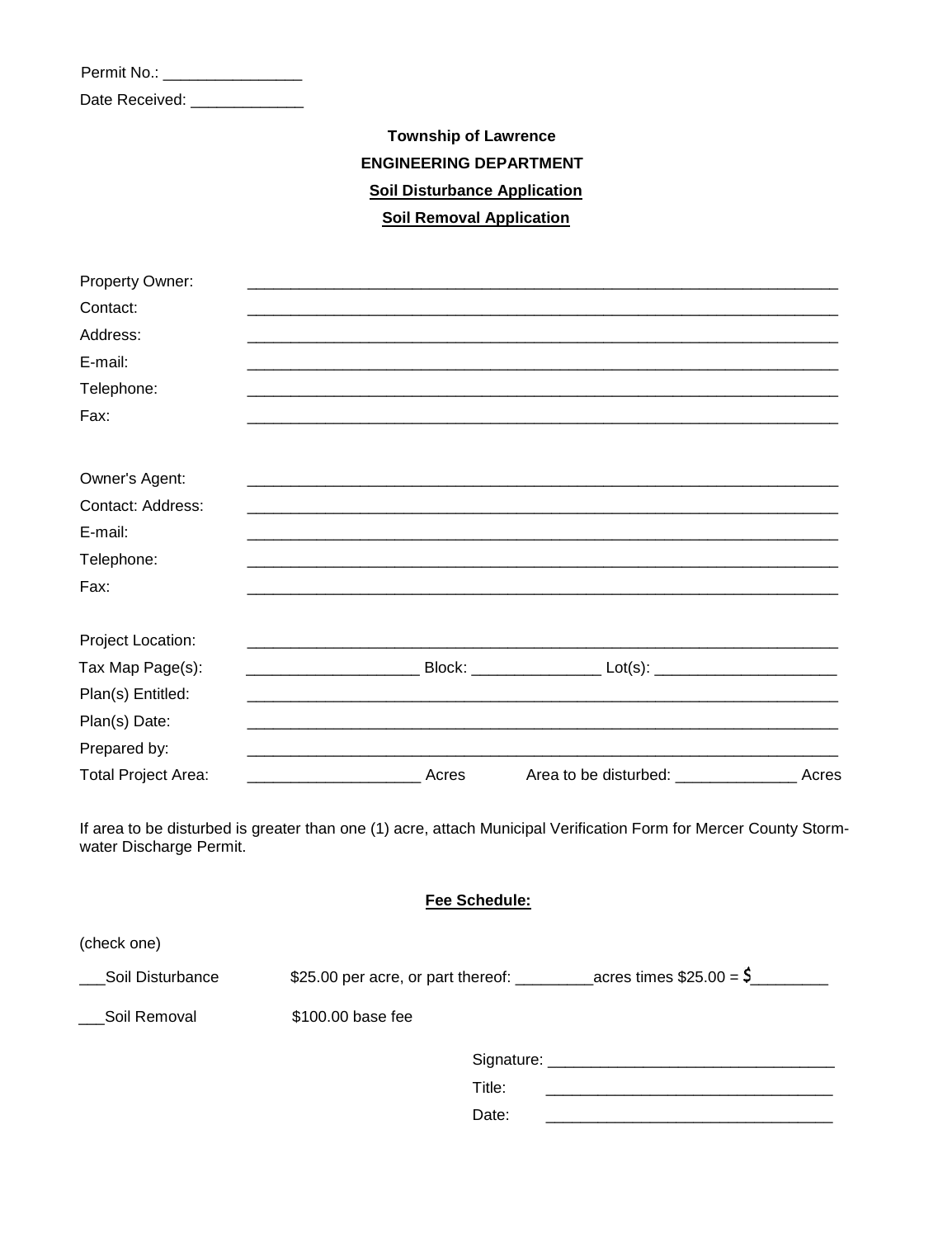#### **VERIFICATION TO THE CONSERVATION DISTRICT OF MUNICIPAL CERTIFICATION SOIL EROSION AND SEDIMENT CONTROL PLANS**

Date: \_\_\_\_\_\_\_\_\_\_\_\_\_\_\_\_

To: Mercer County Soil Conservation District

From: Lawrence Township

Subject: VERIFICATION OF MUNICIPAL SOIL EROSION AND SEDIMENT CONTROL PLAN CERTIFICATION TO FACILITATE DISTRICT CERTIFICATION OF STORMWATER DISCHARGE PERMIT

Pursuant to the State Soil Erosion and Sediment Control Act, N.J.S.A. 4:24-39 et seq. and rules thereto regarding municipal implementation of the State approved Soil Erosion Control Ordinance, the following is provided to the Conservation District for required coordination and to assist the District issuance of a Stormwater Discharge Permit NJG0088323. This requirement applies to construction related land disturbances exceeding 1 acre in size; or less than 1 acre but part of a larger plan development or sale; and a single-family lot exempt from the Erosion Control Ordinance that will disturb 1 or more acres of land, must secure N.J.P.D.E.S., Stormwater Construction Discharge Permit, N.J.A.C. 7:14A et seq. effective January, 2006.

| Name of Project                     |                            |      |
|-------------------------------------|----------------------------|------|
|                                     |                            |      |
| Municipality______________          |                            |      |
| Zip Code <b>Example 2</b>           | Block#                     | Lot# |
| Project Owner                       |                            |      |
| <b>Project Owner Address</b>        |                            |      |
| Municipality and State              |                            |      |
| Zip Code <b>E-mail Address</b>      |                            |      |
| <b>Brief Description of Project</b> |                            |      |
| Total Project Area                  | Total Area to be Disturbed |      |

#### **To Be Completed by Lawrence Township:**

| Date Soil Erosion Control Plan Received:  |  |
|-------------------------------------------|--|
| Date Soil Erosion Control Plan Certified: |  |
| Erosion Control Plan was Reviewed by:     |  |
| Title of Plan Reviewed:                   |  |
| Erosion Control Plan was Certified by:    |  |
| Title of Certifying Agent:                |  |
| This Form was Completed by:               |  |
|                                           |  |

Enclosures: Copy of Certified Soil Erosion and Sediment Control Plan Copy of official certification notice to project owner/applicant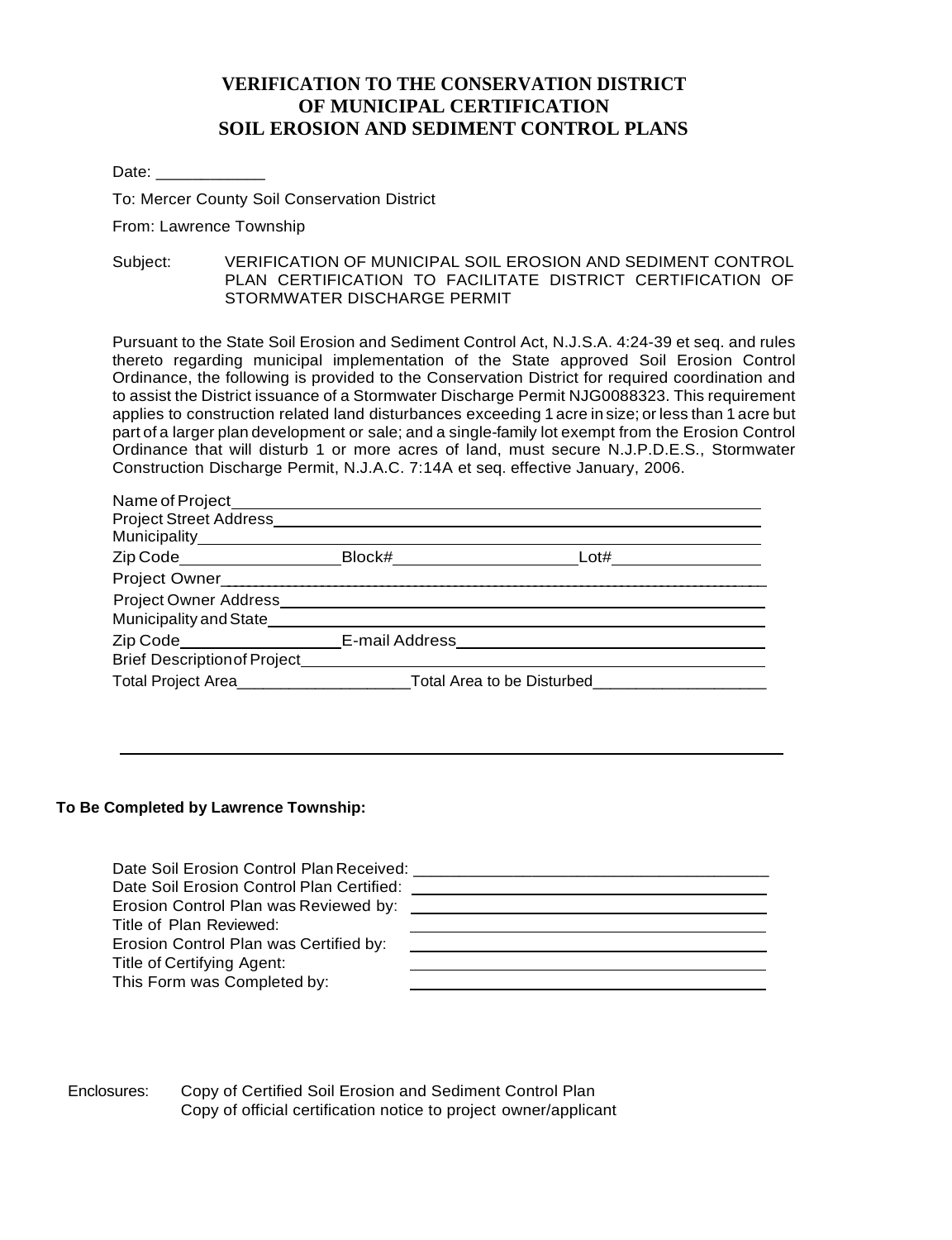#### Township of Lawrence **ENGINEERING DEPARTMENT**

Soil Disturbance Application Information

- I. A complete application shall include the following:
	- Application form
	- Appropriate fee
	- Engineer'sestimate (inaccordance with thecurrent Uniform UnitPriceList)
	- Soil Erosion and Sediment Control Plans, 1 set
	- Soil Erosion and Sediment Control Calculations, 1 set<br>• Verification of Municipal Certification form (complete to
	- Verification of Municipal Certification form (complete top portion only)
- II. The plans shall show/include the following information:
	- Location of all soil erosion/sediment control structures
	- Limit of disturbance, area of disturbance (acres)
	- Contractor parking area
	- General notes (see attached sample)
	- Temporary seedingspecifications(includelime,fertilizer,seed)
	- Permanentseedingspecifications(includelime,fertilizer,seed)
	- Mulching specifications
	- Non-growing season stabilization specifications
	- **Details** 
		- o Tree protection
		- o Topsoil stockpile
		- o Inlet filter
		- o Stabilized construction entrance
		- o Sedimentbasintemporary riser
		- o Rip-rap apron
		- o Hay bale sediment barrier
		- o Silt fence
- Ill. Thecalculations shall include thefollowing:
	- Soils map of the site
	- Sediment basin calculations
	- Rip rap apron calculations
	- Grassed waterway analysis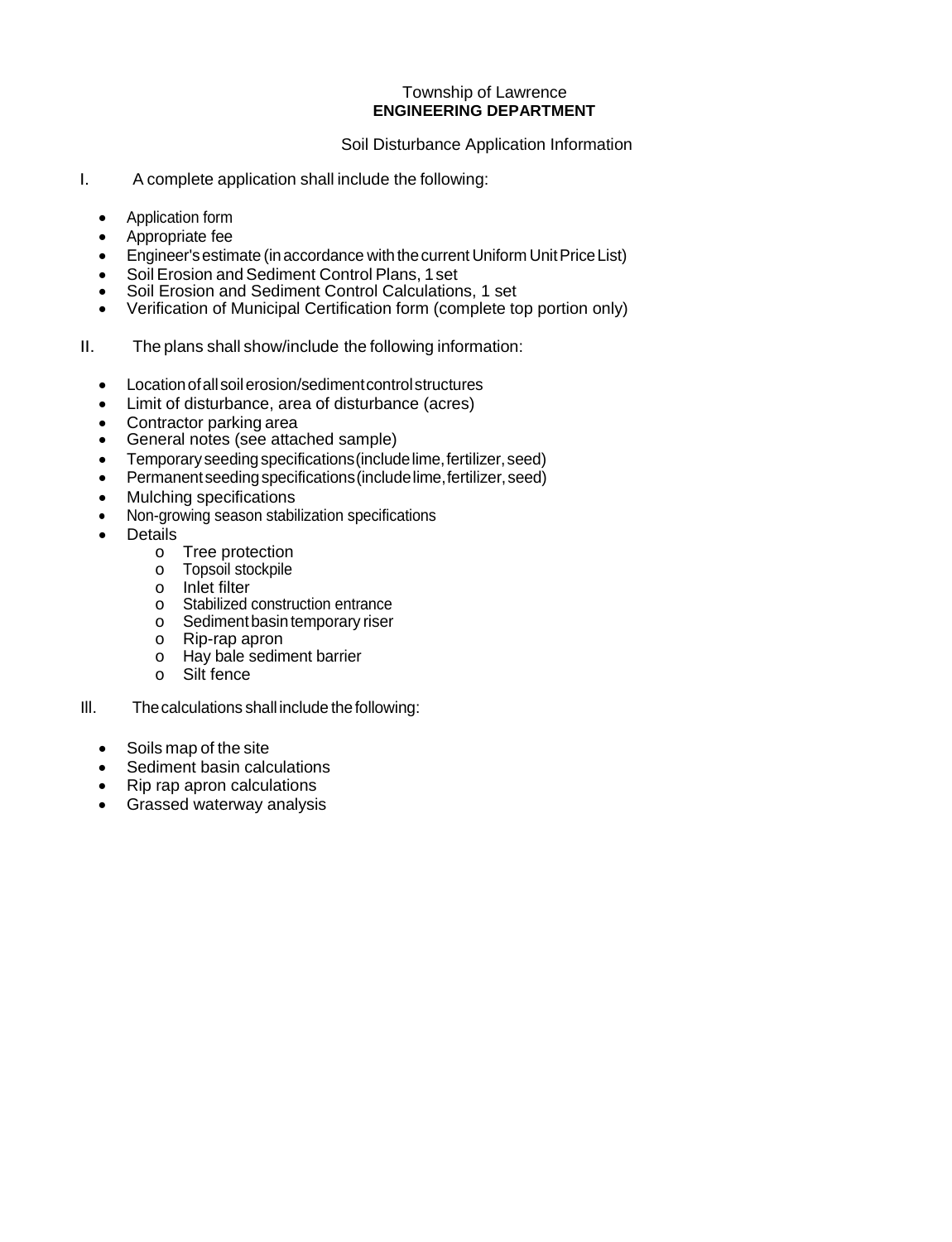#### General Soil Erosion and Sediment Control Notes

- 1. It is theintention of the soil erosion control devices to minimize the transportation of sediment off-site.
- 2. The Township of Lawrence must be notified in writing 48 hours prior to the start of any land disturbance.
- 3. Contractor is responsible to maintain erosion control structures and keep roads clean for the life of the project.
- 4. The contractor is required to have a copy of the certified plan at the construction site.
- 5. All soil erosion control practices to be installed prior to any major soil disturbance, or in their proper sequence and maintained for one year after completion of the approved plan or until such measures are permanently stabilized as determined by the Township Engineer.
- 6. Any disturbed areas that will be left exposed more than 30 days and not subject to construction traffic, will immediately receive a temporary seeding. If the season prevents the establishment of a temporary cover, the disturbed areas will be mulched with straw according to the Standards for non-growing season soil stabilization.
- 7. Permanent vegetation to be seeded on all exposed areas within ten (10) days after final grading. Mulch to be used as necessary for protection until seeding is established.
- 8. All work to be done in accordance with Township Soil Removal and Soil Erosion Ordinances and the "New Jersey Standards for Soil Erosion and Sediment Control".
- 9. Immediately following initial disturbance or rough grading, all critical areas subject to erosion (i.e., steep slopes) will receive appropriate vegetative cover as stated in the construction sequence.
- 10. All road banks sloping towards road are to be stabilized immediately after curbing is completed.
- 11. During construction, any additional control measures as deemed necessary to prevent erosion or control sediment beyond those measures shown on the approved plans shall be installed or employed at the direction of the Engineer.
- 12. All revisions after Township certification has been granted must be forwarded to the Lawrence Township Engineer's office for review.

**PLEASE NOTE THAT THE ABOVE NOTES ARE ISSUED AS A GUIDE ONLY, SITE SPECIFIC NOTES SHALL BE INCLUDED AS NECESSARY**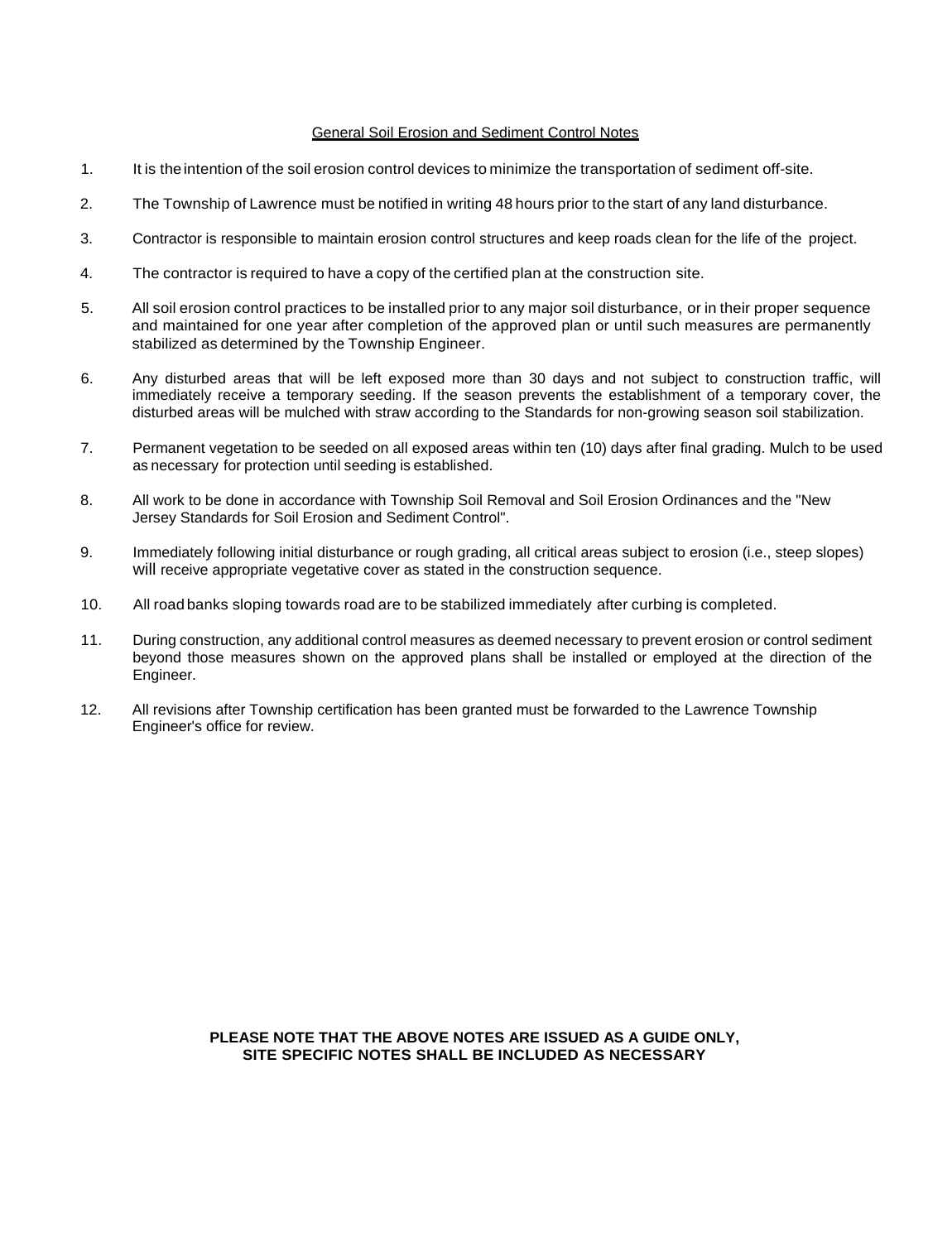# **Hydrologic Modeling Database – Data Entry Form**

| Block: __________________________                          |                                 |
|------------------------------------------------------------|---------------------------------|
|                                                            |                                 |
| NJDEP Anderson Landuse Code (4 digits):                    |                                 |
|                                                            |                                 |
| Site Centroid Location (NJ State Plane Feet): <sup>1</sup> |                                 |
| Northing: _____________________                            | Easting: ______________________ |
|                                                            |                                 |
|                                                            |                                 |
|                                                            |                                 |
|                                                            |                                 |
|                                                            |                                 |
|                                                            |                                 |
|                                                            |                                 |
|                                                            |                                 |
|                                                            |                                 |
|                                                            |                                 |
|                                                            |                                 |
| Post Construction Operation & Maintenance: <sup>2</sup>    |                                 |
|                                                            |                                 |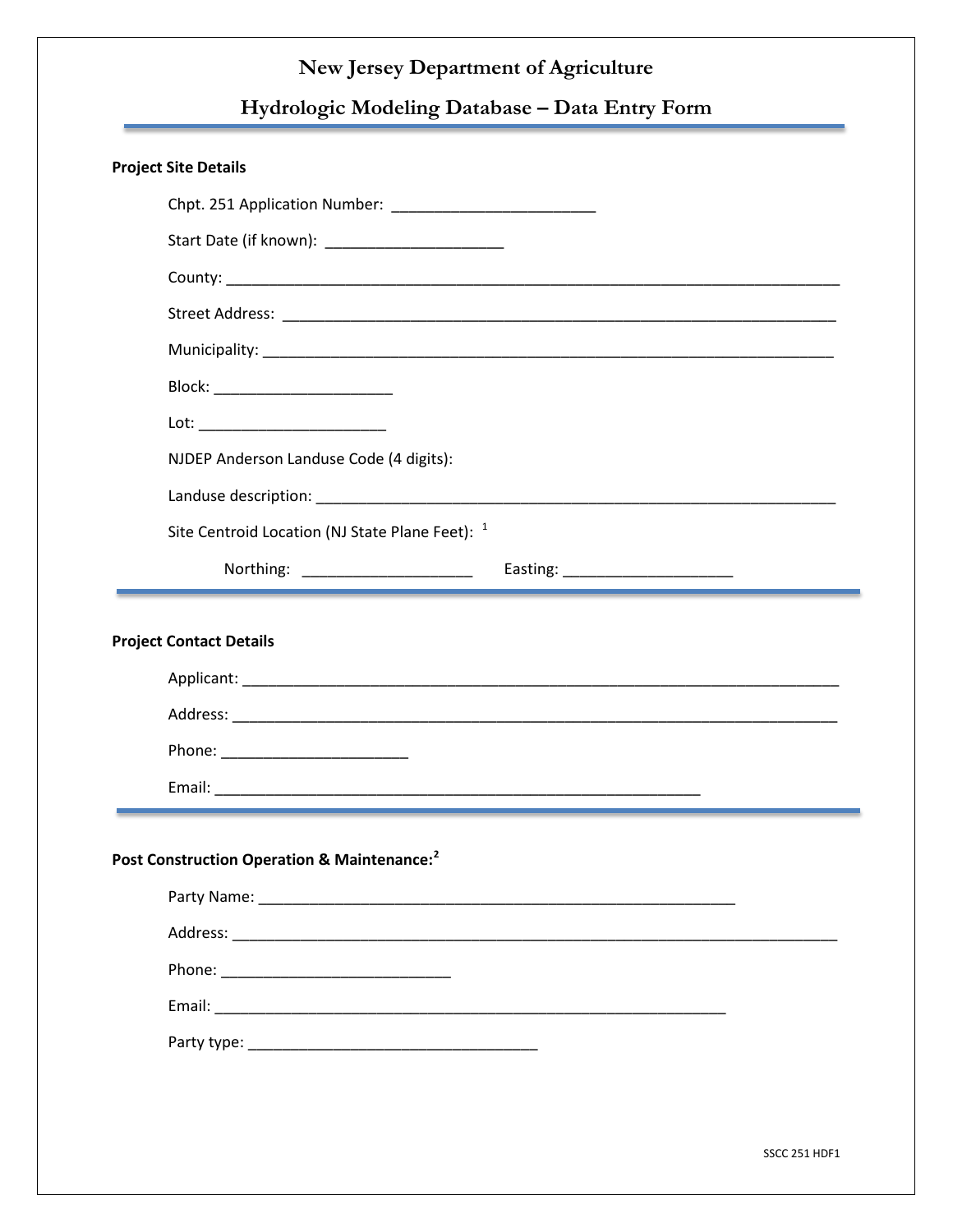## **Hydrologic Modeling Database – Data Entry Form**

#### **Basin Details:[3](#page-7-2)**

Basin Centroid (NJ State Plane Feet): [4](#page-7-3)

| Northing: ____________________<br>Easting: ____________________ |
|-----------------------------------------------------------------|
|                                                                 |
|                                                                 |
| As-built $\Box$                                                 |
| top width: $(ft)$ _________                                     |
|                                                                 |
|                                                                 |

#### **Drainage Area(s) to Basin [note- include any bypass areas][6](#page-7-5)**

| Drainage<br>Area Name | Drainage<br>Area<br>(acres) | Post-<br>Development<br>CNH | Percent<br>Impervious | Time of<br>Concentration<br>(min) |
|-----------------------|-----------------------------|-----------------------------|-----------------------|-----------------------------------|
|                       |                             |                             |                       |                                   |
|                       |                             |                             |                       |                                   |
|                       |                             |                             |                       |                                   |
|                       |                             |                             |                       |                                   |

#### **Basin Outlet Structure(s) [7](#page-7-6)**

ID:

End of Pipe Location:<sup>[8](#page-7-7)</sup> Northing: Easting:

| Discharge Type <sup>9</sup><br>(weir, orifice, etc) | <b>Dimensions</b><br>(diameter,<br>length) | Elevation<br>(USGS) | Discharge <sup>10</sup><br>Coefficient | Equation Used <sup>11</sup> |
|-----------------------------------------------------|--------------------------------------------|---------------------|----------------------------------------|-----------------------------|
|                                                     |                                            |                     |                                        |                             |
|                                                     |                                            |                     |                                        |                             |
|                                                     |                                            |                     |                                        |                             |
|                                                     |                                            |                     |                                        |                             |

SSCC 251 HDF1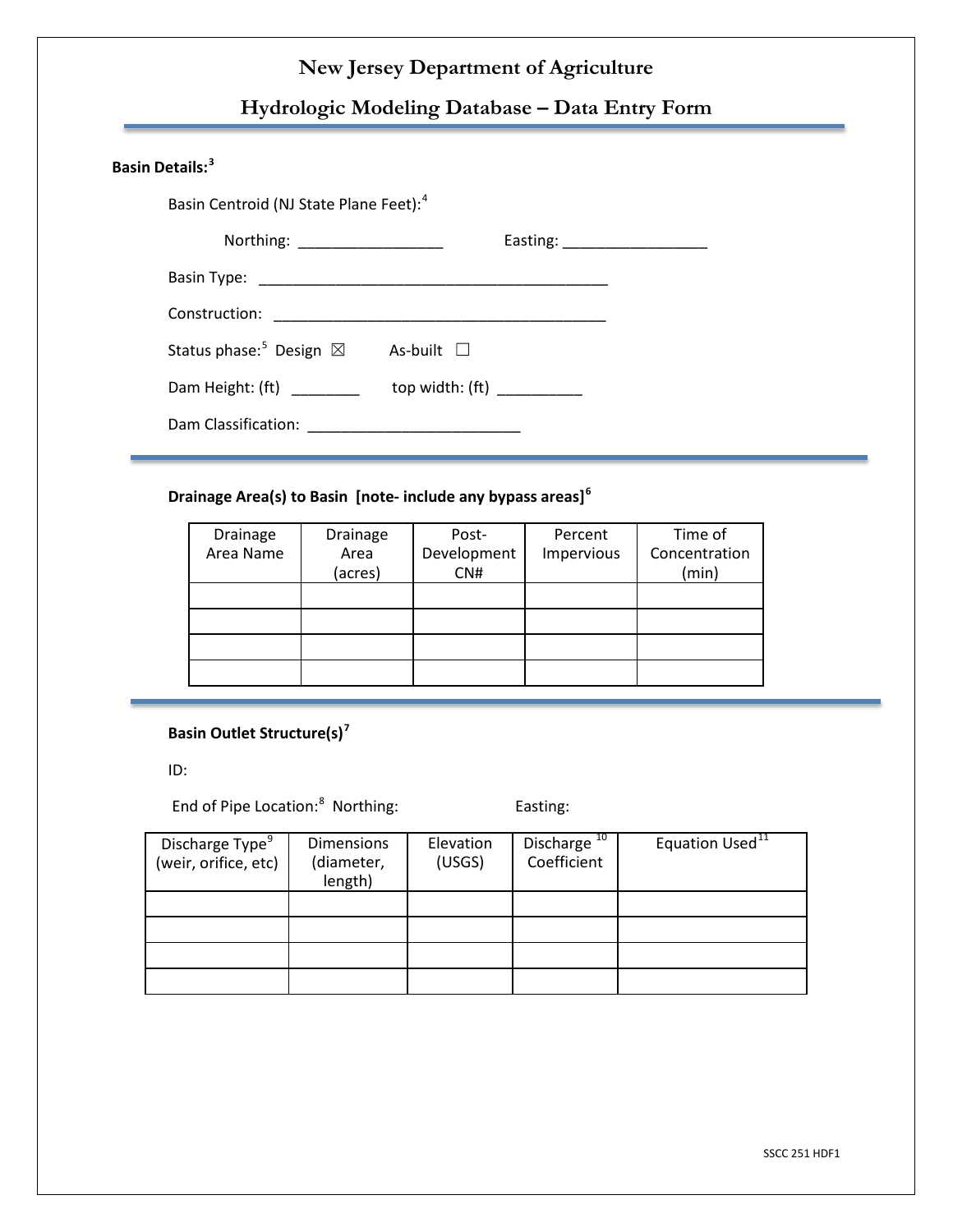# **Hydrologic Modeling Database – Data Entry Form**

# **Basin Outlet Structure(s)**

ID:

End of Pipe Location: Northing: Easting:

| Discharge Type<br>(weir, orifice, etc) | <b>Dimensions</b><br>(diameter,<br>length) | Elevation<br>(USGS) | Discharge<br>Coefficient | <b>Equation Used</b> |
|----------------------------------------|--------------------------------------------|---------------------|--------------------------|----------------------|
|                                        |                                            |                     |                          |                      |
|                                        |                                            |                     |                          |                      |
|                                        |                                            |                     |                          |                      |
|                                        |                                            |                     |                          |                      |

#### **Basin Stage-Discharge Rating Table[12](#page-7-11)**

| Elevation<br>(USGS Feet) | Storage<br>(Acre-Ft) | <b>Total Outlet Structure</b><br>Discharge<br>(cfs) |
|--------------------------|----------------------|-----------------------------------------------------|
|                          |                      |                                                     |
|                          |                      |                                                     |
|                          |                      |                                                     |
|                          |                      |                                                     |
|                          |                      |                                                     |
|                          |                      |                                                     |
|                          |                      |                                                     |
|                          |                      |                                                     |
|                          |                      |                                                     |

# **NJDEP BMP Water Quality Structures[13](#page-7-12)**

| Type                      | Size | Size Units    | Northing (SPF) | Easting (SPF) |
|---------------------------|------|---------------|----------------|---------------|
| (rain garden, green roof, |      | (cu ft, sq ft |                |               |
| seepage pit etc)          |      | etc)          |                |               |
|                           |      |               |                |               |
|                           |      |               |                |               |
|                           |      |               |                |               |
|                           |      |               |                |               |
|                           |      |               |                |               |
|                           |      |               |                |               |
|                           |      |               |                |               |
|                           |      |               |                |               |
|                           |      |               |                |               |

SSCC 251 HDF1